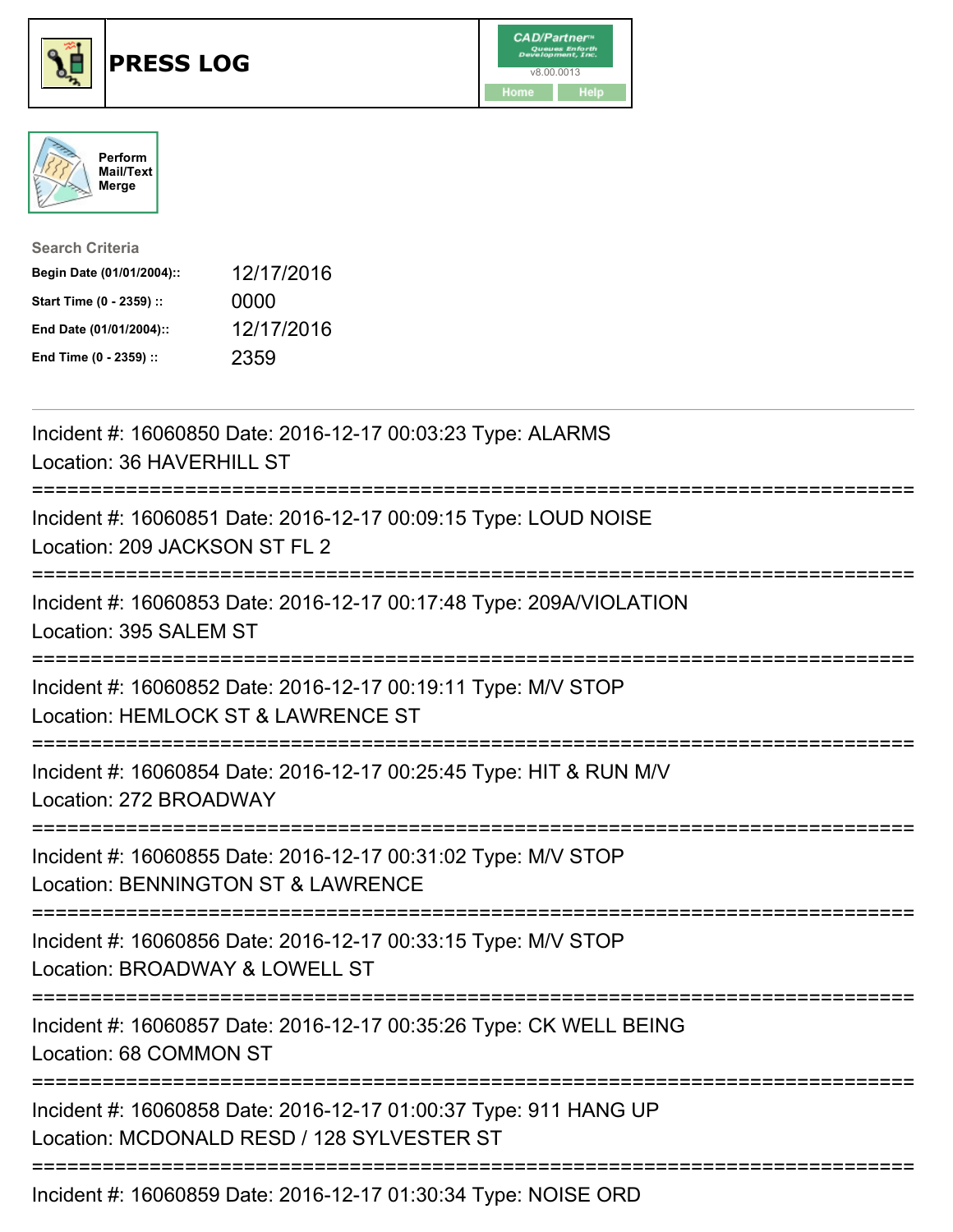Location: 84 OAK ST FL 3 =========================================================================== Incident #: 16060860 Date: 2016-12-17 01:35:09 Type: NOISE ORD Location: 136 EXCHANGE ST =========================================================================== Incident #: 16060861 Date: 2016-12-17 01:35:35 Type: M/V STOP Location: BROADWAY & ESSEX ST =========================================================================== Incident #: 16060862 Date: 2016-12-17 01:36:45 Type: M/V STOP Location: BROADWAY & VALLEY ST =========================================================================== Incident #: 16060863 Date: 2016-12-17 01:38:51 Type: B&E/PROG Location: 82 KNOX ST FL 1 =========================================================================== Incident #: 16060864 Date: 2016-12-17 01:41:12 Type: A&B PAST Location: 1 MILL ST =========================================================================== Incident #: 16060865 Date: 2016-12-17 01:58:20 Type: M/V STOP Location: AMESBURY ST & CANAL ST =========================================================================== Incident #: 16060866 Date: 2016-12-17 02:12:10 Type: UNWANTEDGUEST Location: COLONIAL LOUNGE / 283 BROADWAY =========================================================================== Incident #: 16060867 Date: 2016-12-17 02:18:54 Type: M/V STOP Location: LAWRENCE ST & OAK ST =========================================================================== Incident #: 16060868 Date: 2016-12-17 02:20:53 Type: M/V STOP Location: S UNION ST & SALEM ST =========================================================================== Incident #: 16060869 Date: 2016-12-17 02:24:24 Type: DOMESTIC/PROG Location: 28 PHILLIPS ST =========================================================================== Incident #: 16060870 Date: 2016-12-17 02:26:14 Type: HIT & RUN M/V Location: MYRTLE ST & SARATOGA ST =========================================================================== Incident #: 16060871 Date: 2016-12-17 02:35:49 Type: NOISE ORD Location: 6 ALDEN CT FL 3 =========================================================================== Incident #: 16060872 Date: 2016-12-17 02:40:41 Type: M/V STOP Location: 96RL87 SHAWSHEEN RD =========================================================================== Incident #: 16060873 Date: 2016-12-17 02:41:39 Type: NOISE ORD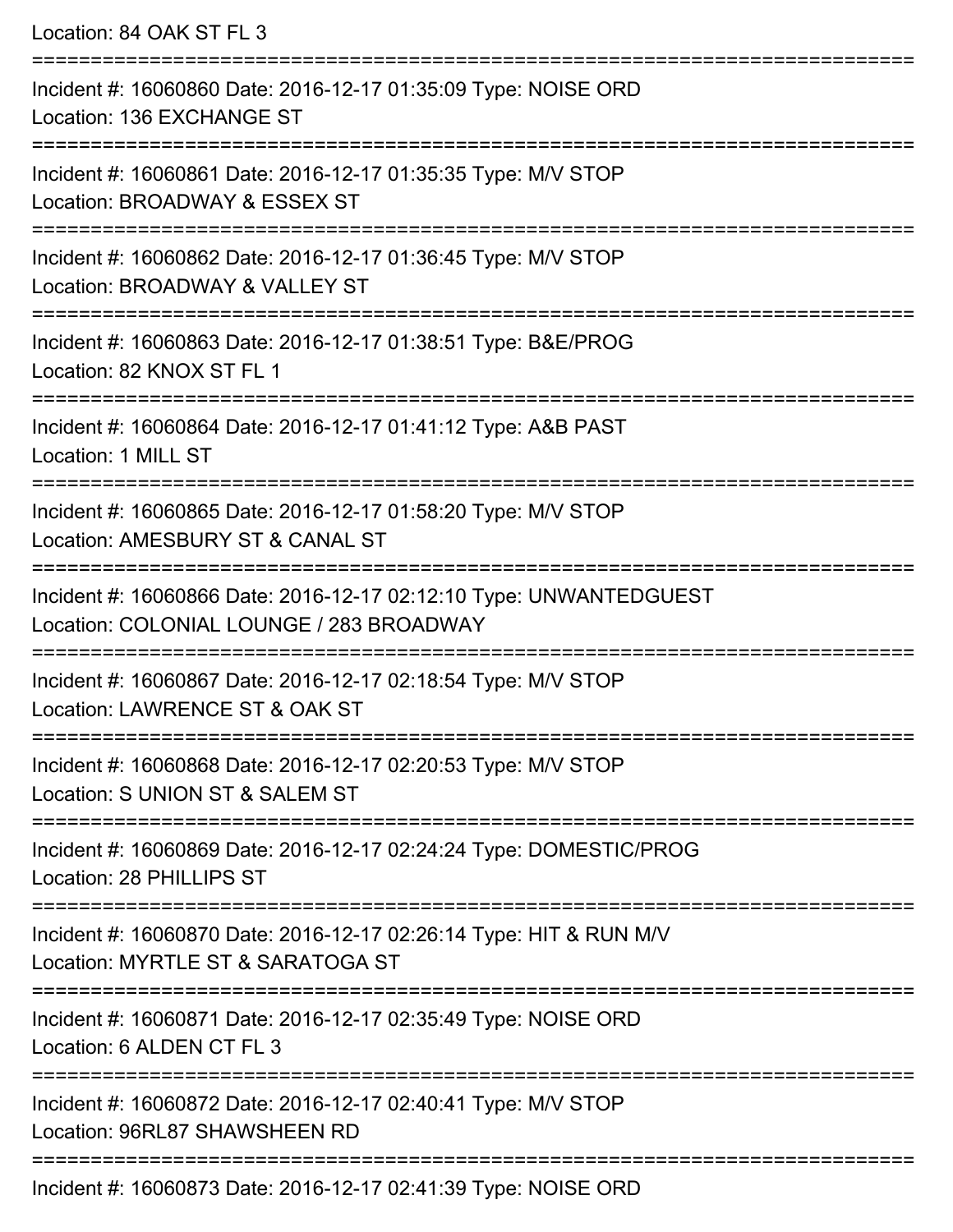| Incident #: 16060874 Date: 2016-12-17 02:41:59 Type: M/V STOP<br><b>Location: CARVER</b>                |
|---------------------------------------------------------------------------------------------------------|
| Incident #: 16060875 Date: 2016-12-17 02:47:08 Type: MEDIC SUPPORT<br>Location: 31 JACKSON ST #6        |
| Incident #: 16060876 Date: 2016-12-17 02:50:48 Type: SPECIAL CHECK<br>Location: BAILEY ST & PHILLIPS ST |
| Incident #: 16060878 Date: 2016-12-17 02:55:03 Type: HIT & RUN M/V<br>Location: 1 MILL ST               |
| Incident #: 16060877 Date: 2016-12-17 02:55:28 Type: UNKNOWN PROB<br>Location: 94 AMES ST FL 1          |
| Incident #: 16060879 Date: 2016-12-17 03:00:05 Type: NOISE ORD<br>Location: 182 SPRUCE ST #2            |
| Incident #: 16060880 Date: 2016-12-17 03:11:45 Type: M/V STOP<br>Location: ESSEX ST & WINTER ST         |
| Incident #: 16060881 Date: 2016-12-17 03:15:27 Type: HIT & RUN M/V<br>Location: BROADWAY                |
| Incident #: 16060882 Date: 2016-12-17 03:25:59 Type: NOISE ORD<br>Location: 28 BOXFORD ST FL 3          |
| Incident #: 16060883 Date: 2016-12-17 03:26:52 Type: CK WELL BEING<br>Location: DURSO AV & LYNN ST      |
| Incident #: 16060884 Date: 2016-12-17 03:33:15 Type: FIGHT<br>Location: 274 E HAVERHILL ST              |
| Incident #: 16060885 Date: 2016-12-17 03:43:22 Type: M/V STOP<br>Location: HAVERHILL ST & HAMPSHIRE ST  |
| Incident #: 16060886 Date: 2016-12-17 04:29:05 Type: B&E/PROG<br>Location: 340 HAVERHILL ST             |
| Incident #: 16060887 Date: 2016-12-17 05:14:30 Type: MV/BLOCKING                                        |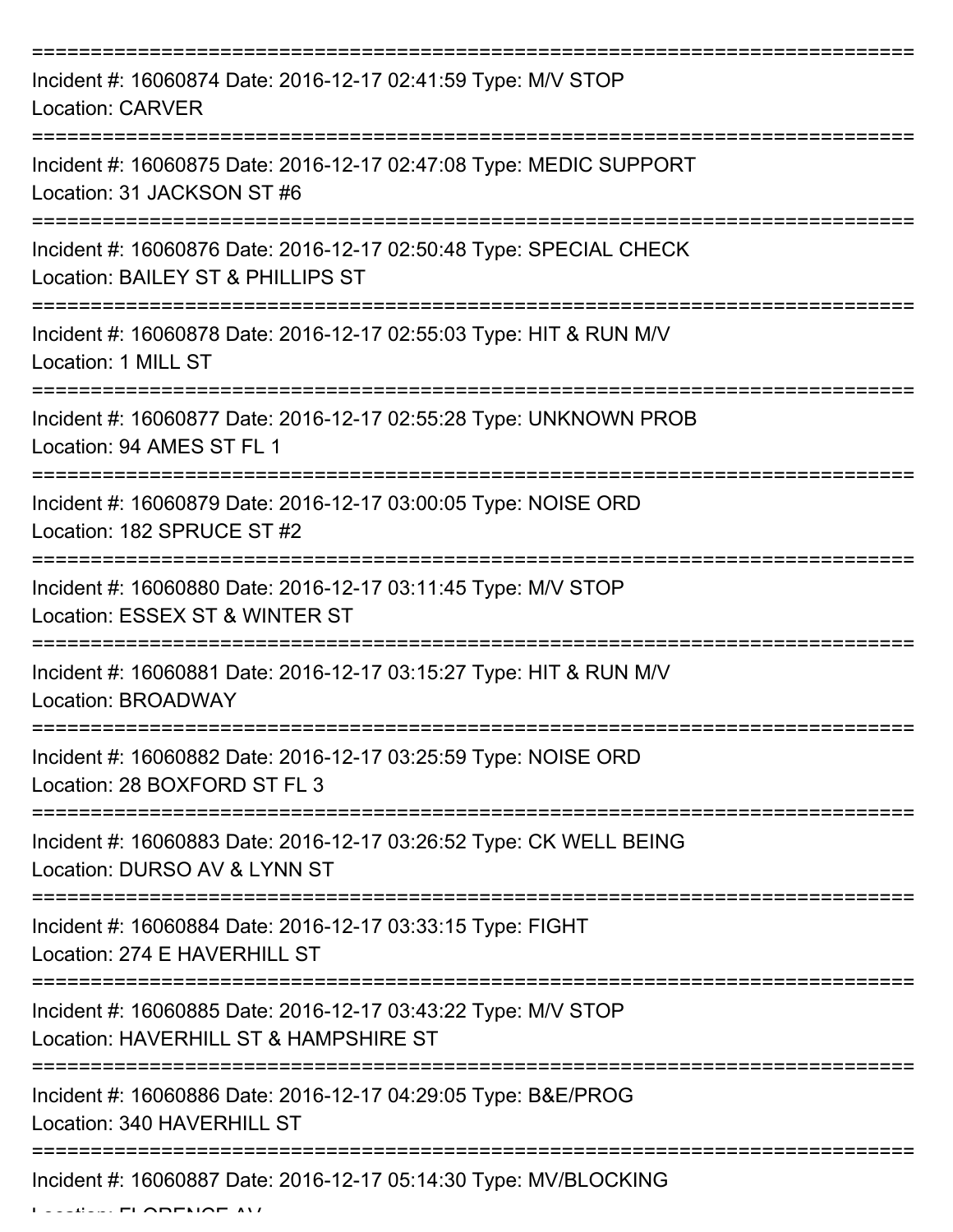| Incident #: 16060888 Date: 2016-12-17 05:56:39 Type: ALARM/BURG<br>Location: PAPPY'S BAKERY / 71 COMMON ST   |
|--------------------------------------------------------------------------------------------------------------|
| Incident #: 16060889 Date: 2016-12-17 06:24:12 Type: AUTO ACC/NO PI<br>Location: 542 HAVERHILL ST            |
| Incident #: 16060890 Date: 2016-12-17 06:38:30 Type: E911 HANGUP<br>Location: 6 SHAWSHEEN CT                 |
| Incident #: 16060891 Date: 2016-12-17 06:49:49 Type: ALARM/BURG<br>Location: D CRONINS WELDING / 70 STATE ST |
| Incident #: 16060892 Date: 2016-12-17 07:03:04 Type: M/V STOP<br>Location: FALLS BRIDGE / null               |
| Incident #: 16060893 Date: 2016-12-17 07:16:41 Type: PARK & WALK<br>Location: BROADWAY                       |
| Incident #: 16060894 Date: 2016-12-17 07:30:32 Type: M/V STOP<br>Location: S BROADWAY & SHAW ST              |
| Incident #: 16060895 Date: 2016-12-17 07:34:09 Type: M/V STOP<br><b>Location: MYRTLE</b>                     |
| Incident #: 16060896 Date: 2016-12-17 07:38:16 Type: M/V STOP<br>Location: MT VERNON ST & S BROADWAY         |
| Incident #: 16060897 Date: 2016-12-17 07:44:24 Type: M/V STOP<br>Location: AMESBURY ST & HAVERHILL ST        |
| Incident #: 16060898 Date: 2016-12-17 08:04:01 Type: AUTO ACC/NO PI<br>Location: 137 BERKELEY ST             |
| Incident #: 16060899 Date: 2016-12-17 08:21:39 Type: SEX OFF. PAST<br>Location: 90 LOWELL ST                 |
| Incident #: 16060900 Date: 2016-12-17 08:25:40 Type: MAL DAMAGE<br>Location: 35 LYNN ST                      |
| Incident #: 16060901 Date: 2016-12-17 08:51:33 Type: ALARM/BURG                                              |

Location: 70 STATE ST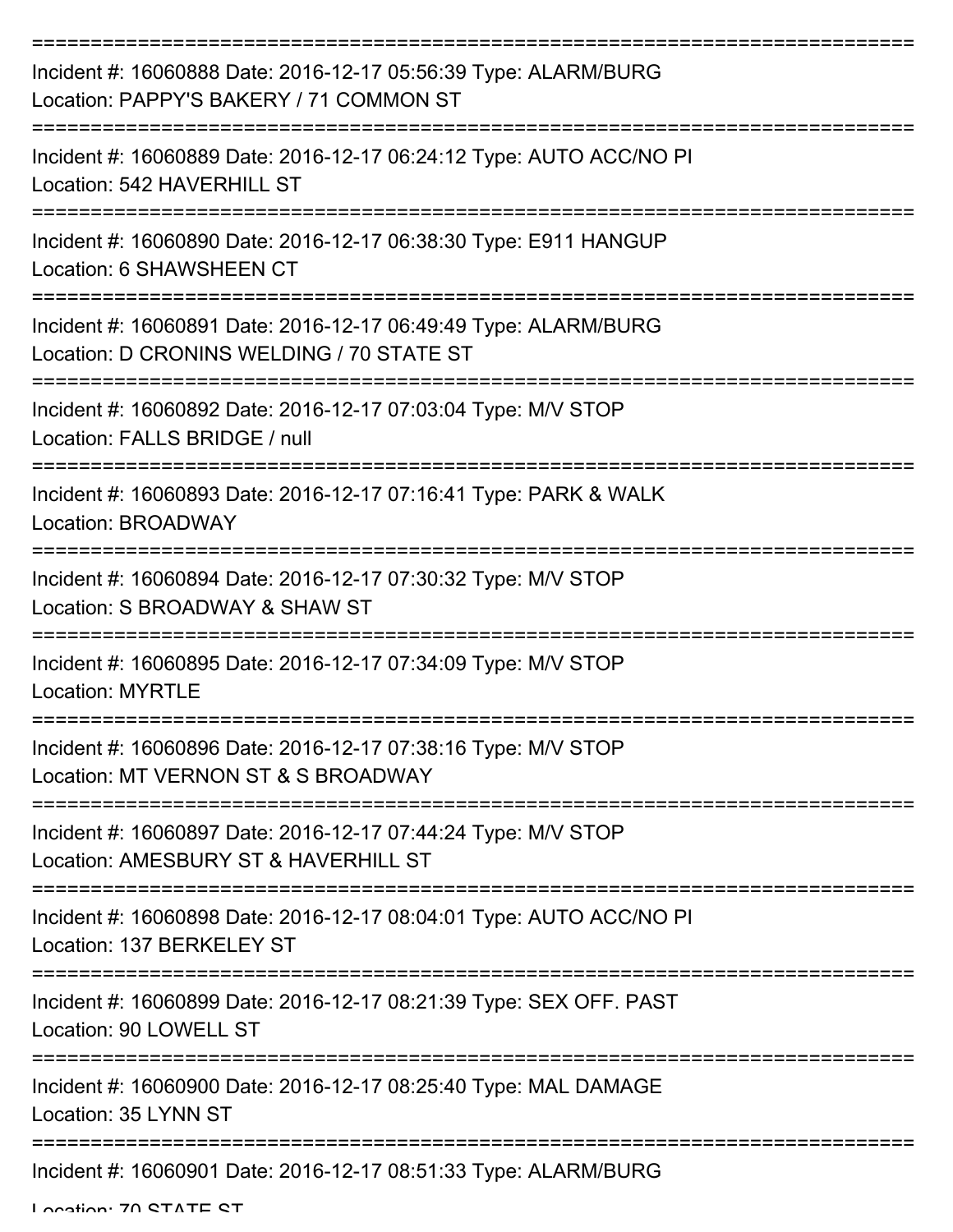| Incident #: 16060902 Date: 2016-12-17 09:12:32 Type: NEIGHBOR PROB<br>Location: JACKSON, JOHN AUX CHIEF / 2 PLISCH WY   |
|-------------------------------------------------------------------------------------------------------------------------|
| Incident #: 16060903 Date: 2016-12-17 09:14:31 Type: DISORDERLY<br>Location: 49 WILLOW ST                               |
| Incident #: 16060904 Date: 2016-12-17 09:29:19 Type: M/V STOP<br>Location: ESSEX ST & UNION ST                          |
| Incident #: 16060905 Date: 2016-12-17 09:54:34 Type: M/V STOP<br>Location: GROVE ST & HIGH ST                           |
| Incident #: 16060906 Date: 2016-12-17 10:03:03 Type: SUS PERS/MV<br>Location: 45 BROADWAY FL 5THFL                      |
| Incident #: 16060907 Date: 2016-12-17 10:14:35 Type: DISTURBANCE<br>Location: 7 MONMOUTH ST #1                          |
| Incident #: 16060908 Date: 2016-12-17 10:25:37 Type: SUS PERS/MV<br>Location: LAWRENCE GENERAL HOSPITAL / 1 GENERAL ST  |
| Incident #: 16060909 Date: 2016-12-17 10:39:21 Type: MEDIC SUPPORT<br>Location: LAWRENCE TRANSIT CENTER / 295 COMMON ST |
| Incident #: 16060911 Date: 2016-12-17 10:55:18 Type: MV/BLOCKING<br>Location: 16 PORTLAND ST                            |
| Incident #: 16060910 Date: 2016-12-17 10:55:44 Type: M/V STOP<br>Location: 155 HAVERHILL ST                             |
| Incident #: 16060912 Date: 2016-12-17 11:05:35 Type: ALARM/BURG<br>Location: INTERNATIONAL INSTITUTE / 125 AMESBURY ST  |
| Incident #: 16060913 Date: 2016-12-17 11:15:26 Type: DISORDERLY<br><b>Location: FRONT ST</b>                            |
| Incident #: 16060914 Date: 2016-12-17 11:47:04 Type: M/V STOP<br>Location: BEACON ST & MT VERNON ST                     |
| Incident #: 16060915 Date: 2016-12-17 11:50:32 Type: M/V STOP<br>Location: BRADFORD ST & BROADWAY                       |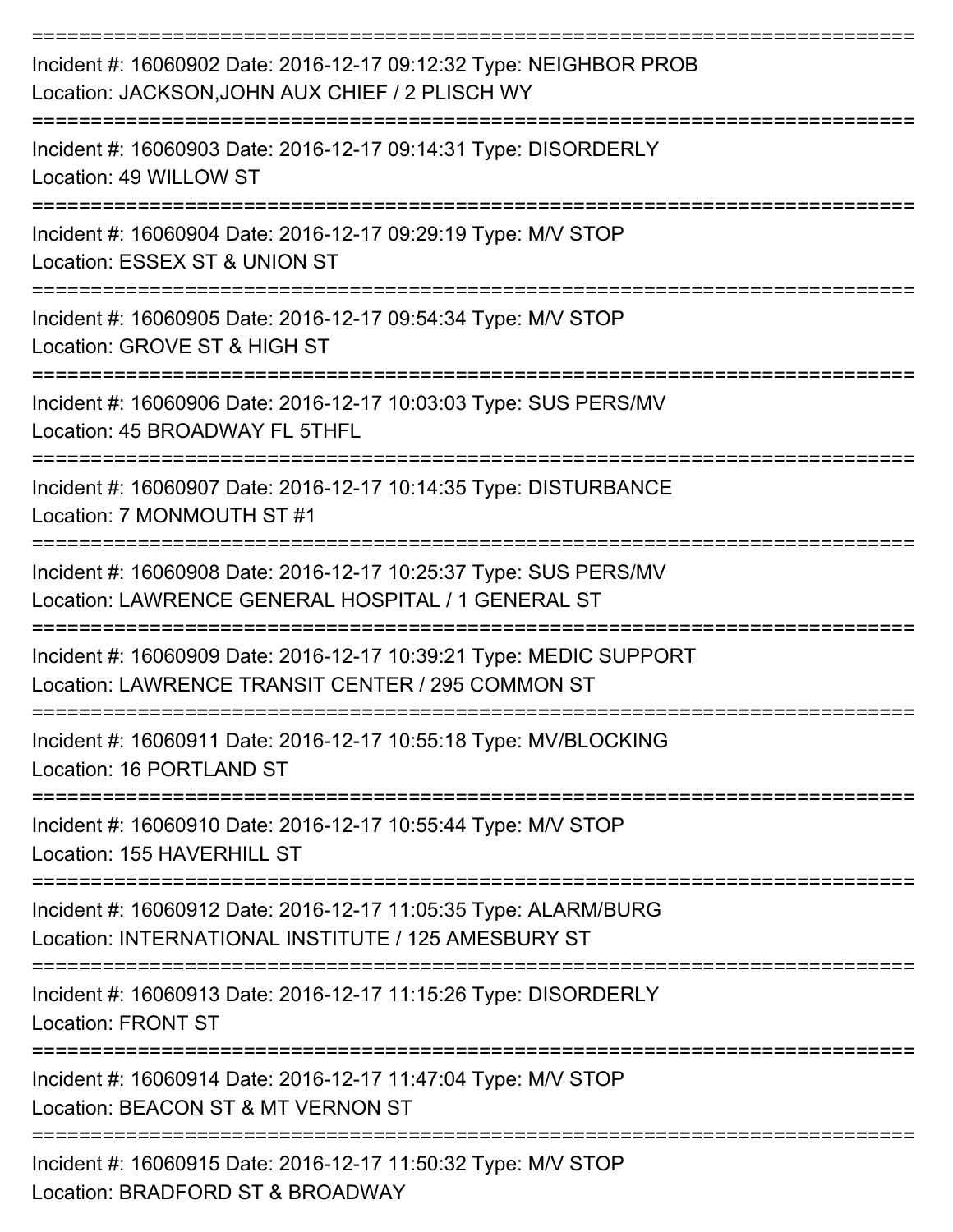| Incident #: 16060916 Date: 2016-12-17 11:53:57 Type: DOMESTIC/PROG<br>Location: 189 ABBOTT ST                                              |
|--------------------------------------------------------------------------------------------------------------------------------------------|
| :===============================<br>Incident #: 16060917 Date: 2016-12-17 12:04:09 Type: AUTO ACC/NO PI<br>Location: 351 BROADWAY          |
| Incident #: 16060918 Date: 2016-12-17 12:08:46 Type: AUTO ACC/PED<br><b>Location: 79 SAUNDERS ST</b><br>================================== |
| Incident #: 16060919 Date: 2016-12-17 12:18:16 Type: FIRE/MV<br>Location: 567 HOWARD ST<br>--------------------------------------          |
| Incident #: 16060920 Date: 2016-12-17 12:29:04 Type: STOL/MV/PAS<br><b>Location: 18 FLORENCE ST</b>                                        |
| Incident #: 16060921 Date: 2016-12-17 12:36:59 Type: MV/BLOCKING<br>Location: 64 AVON ST                                                   |
| Incident #: 16060922 Date: 2016-12-17 12:39:30 Type: UNWANTEDGUEST<br>Location: 176 FERRY ST                                               |
| Incident #: 16060923 Date: 2016-12-17 12:43:43 Type: M/V STOP<br>Location: BROADWAY & MANCHESTER ST                                        |
| Incident #: 16060924 Date: 2016-12-17 13:06:58 Type: DISORDERLY<br><b>Location: SHAWSHEEN RD</b>                                           |
| Incident #: 16060925 Date: 2016-12-17 13:08:28 Type: AUTO ACC/NO PI<br>Location: GENERAL ST & UNION ST                                     |
| Incident #: 16060926 Date: 2016-12-17 13:10:05 Type: SPECIAL CHECK<br>Location: 50 FOREST ST                                               |
| Incident #: 16060927 Date: 2016-12-17 13:19:36 Type: RECOV/STOL/MV<br>Location: 40 MARION AVE                                              |
| Incident #: 16060928 Date: 2016-12-17 13:19:47 Type: AUTO ACC/NO PI<br>Location: ESSEX ST & UNION ST                                       |
| Incident #: 16060929 Date: 2016-12-17 13:22:16 Type: ALARM/BURG<br>Location: MARTINEZ RESD / 4 TAFT ST                                     |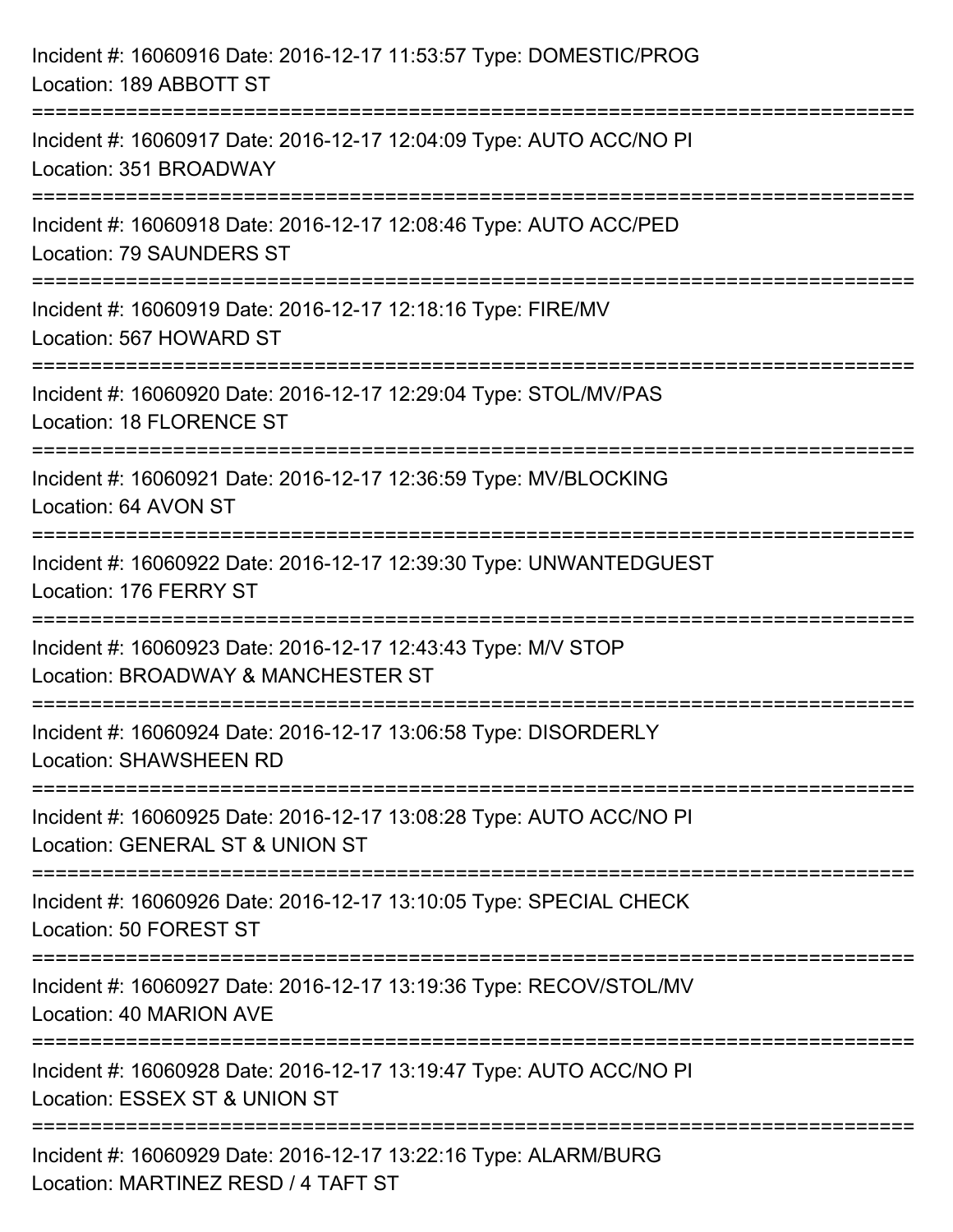Incident #: 16060930 Date: 2016-12-17 13:30:26 Type: MV/BLOCKING Location: 43 WEST ST =========================================================================== Incident #: 16060931 Date: 2016-12-17 13:34:45 Type: AUTO ACC/UNK PI Location: JACKSON ST & MONTGOMERY ST =========================================================================== Incident #: 16060932 Date: 2016-12-17 13:41:51 Type: M/V STOP Location: ANDOVER ST & S BROADWAY =========================================================================== Incident #: 16060933 Date: 2016-12-17 13:58:33 Type: AUTO ACC/NO PI Location: 700 ESSEX ST =========================================================================== Incident #: 16060934 Date: 2016-12-17 14:17:48 Type: AUTO ACC/NO PI Location: 133 MARGIN ST =========================================================================== Incident #: 16060937 Date: 2016-12-17 14:31:19 Type: MAL DAMAGE Location: 292 METHUEN ST =========================================================================== Incident #: 16060935 Date: 2016-12-17 14:33:33 Type: M/V STOP Location: 566 ANDOVER ST =========================================================================== Incident #: 16060936 Date: 2016-12-17 14:37:39 Type: AUTO ACC/NO PI Location: POST OFFICE / 431 COMMON ST =========================================================================== Incident #: 16060938 Date: 2016-12-17 14:40:49 Type: M/V STOP Location: ESSEX ST & WINTER ST =========================================================================== Incident #: 16060939 Date: 2016-12-17 14:41:42 Type: M/V STOP Location: CAMBRIDGE ST & S UNION ST =========================================================================== Incident #: 16060940 Date: 2016-12-17 14:44:47 Type: SUICIDE ATTEMPT Location: 11 N PARISH RD FL 1ST =========================================================================== Incident #: 16060941 Date: 2016-12-17 15:01:27 Type: AUTO ACC/NO PI Location: 431 COMMON ST =========================================================================== Incident #: 16060943 Date: 2016-12-17 15:11:02 Type: HIT & RUN M/V Location: 6 GRAFTON ST =========================================================================== Incident #: 16060942 Date: 2016-12-17 15:16:43 Type: MEDIC SUPPORT Location: 15 GROVE ST

===========================================================================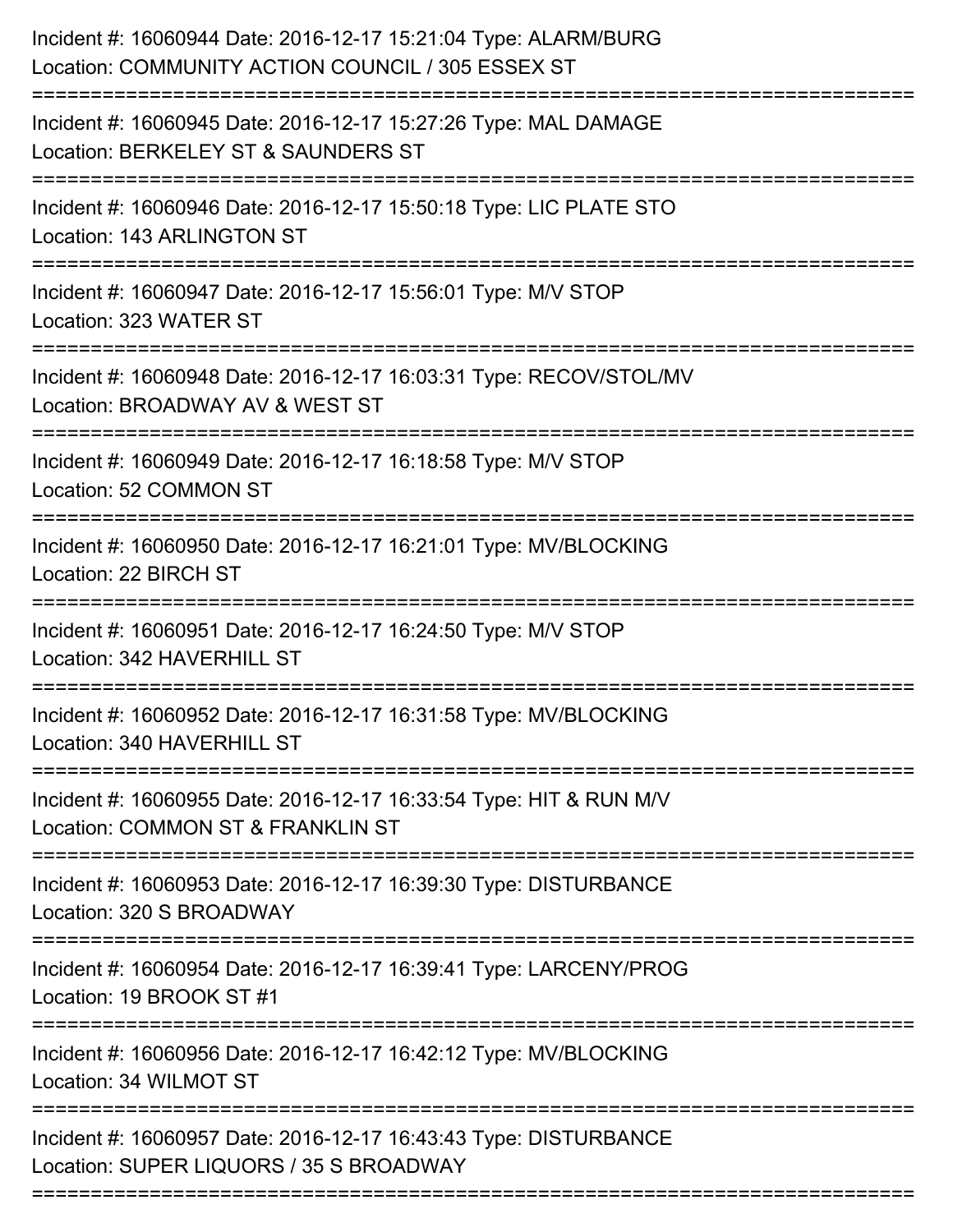Location: 27 ABBOTT ST FL 1

| Incident #: 16060958 Date: 2016-12-17 16:49:47 Type: ALARM/HOLD<br>Location: 36 JAMAICA ST                               |
|--------------------------------------------------------------------------------------------------------------------------|
| Incident #: 16060960 Date: 2016-12-17 17:17:40 Type: ALARMS<br>Location: GREATER LAWRENCE CAC ADMIN / 305 ESSEX ST       |
| Incident #: 16060961 Date: 2016-12-17 17:28:29 Type: GENERAL SERV<br>Location: 36 MONMOUTH ST                            |
| Incident #: 16060962 Date: 2016-12-17 17:34:35 Type: GENERAL SERV<br>Location: 7 MORAN CT                                |
| Incident #: 16060964 Date: 2016-12-17 17:40:46 Type: NEIGHBOR PROB<br>Location: 36 MARBLE AV<br>:======================= |
| Incident #: 16060963 Date: 2016-12-17 17:41:56 Type: NOISE ORD<br>Location: 40 CHESTNUT ST FL 1                          |
| Incident #: 16060965 Date: 2016-12-17 17:43:38 Type: 911 HANG UP<br>Location: 180 PARK ST #C                             |
| Incident #: 16060966 Date: 2016-12-17 17:48:24 Type: M/V STOP<br>Location: ESSEX ST & NEWBURY ST                         |
| Incident #: 16060967 Date: 2016-12-17 17:51:54 Type: ALARM/BURG<br>Location: EXPRESS SHIPPING / 13 NEWBURY ST            |
| Incident #: 16060968 Date: 2016-12-17 18:12:20 Type: M/V STOP<br>Location: JACKSON ST & SUMMER ST                        |
| Incident #: 16060969 Date: 2016-12-17 18:16:08 Type: KEEP PEACE<br>Location: 48 SARATOGA ST                              |
| Incident #: 16060970 Date: 2016-12-17 19:03:48 Type: B&E/PAST<br>Location: 1 BALLARD WY                                  |
| Incident #: 16060971 Date: 2016-12-17 19:07:16 Type: M/V STOP<br>Location: HAVERHILL ST & PROSPECT ST                    |
|                                                                                                                          |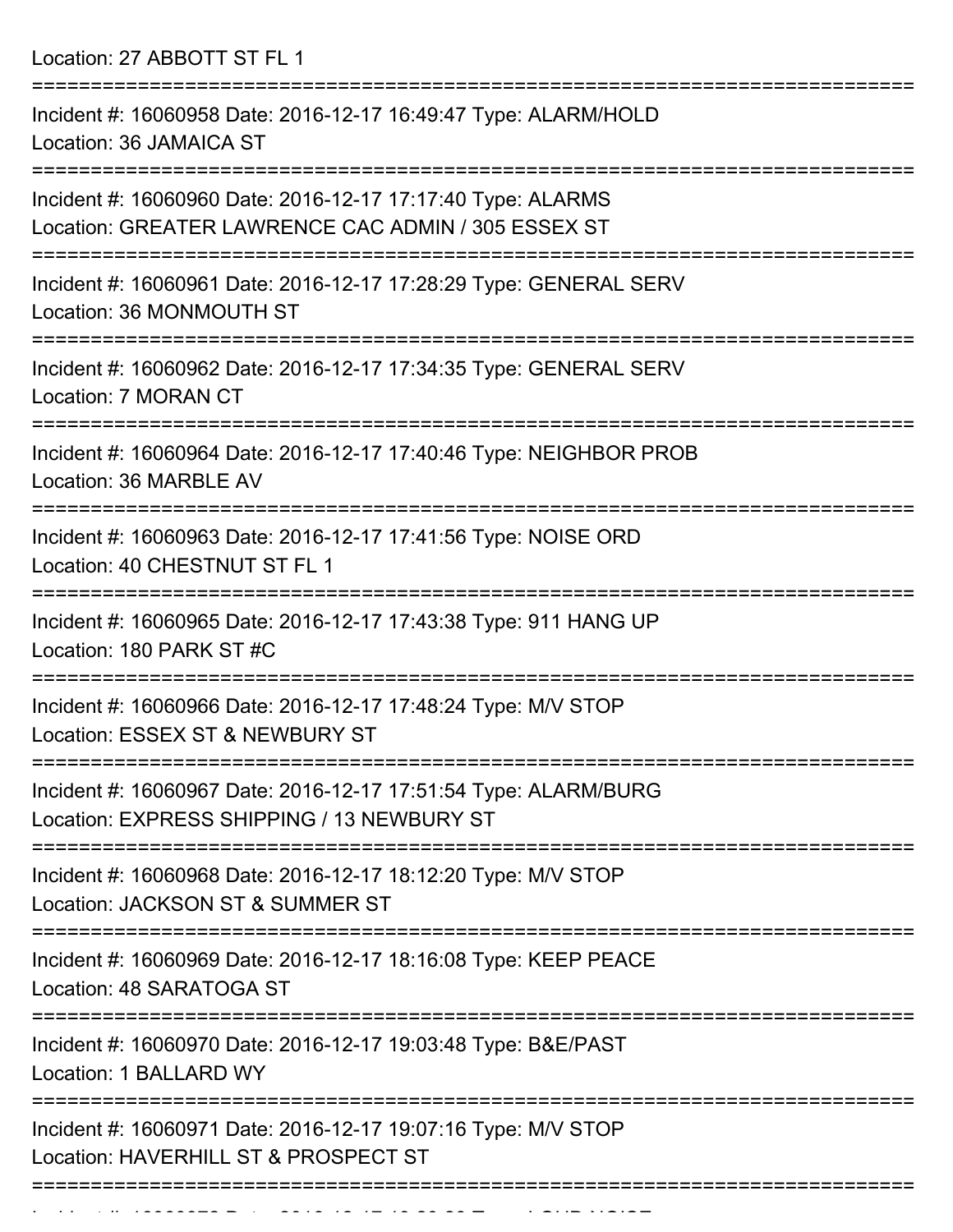Location: 245 ERVING AV FL 1

| Incident #: 16060973 Date: 2016-12-17 19:32:32 Type: M/V STOP<br>Location: FERN ST & TRENTON ST          |
|----------------------------------------------------------------------------------------------------------|
| Incident #: 16060974 Date: 2016-12-17 19:45:40 Type: MISSING PERS<br>Location: 18 BELLEVUE ST            |
| Incident #: 16060975 Date: 2016-12-17 19:47:46 Type: M/V STOP<br>Location: 48 TENNEY ST                  |
| Incident #: 16060976 Date: 2016-12-17 19:53:25 Type: LARCENY/PROG<br>Location: HAVERHILL ST & NEWBURY ST |
| Incident #: 16060977 Date: 2016-12-17 19:58:11 Type: ALARMS<br>Location: 30 SULLIVAN AV                  |
| Incident #: 16060978 Date: 2016-12-17 20:10:43 Type: MV/BLOCKING<br>Location: 37-39 BRUCE ST             |
| Incident #: 16060979 Date: 2016-12-17 20:20:53 Type: CK WELL BEING<br>Location: 10 DIAMOND ST #15        |
| Incident #: 16060980 Date: 2016-12-17 20:39:20 Type: LOUD NOISE<br>Location: 52 HOWARD ST #1             |
| Incident #: 16060981 Date: 2016-12-17 20:49:17 Type: AUTO ACC/NO PI<br>Location: 279 HOWARD ST FL 3      |
| Incident #: 16060982 Date: 2016-12-17 21:17:07 Type: B&E/PROG<br>Location: 35 BELLEVUE ST #A             |
| Incident #: 16060983 Date: 2016-12-17 21:27:04 Type: SHOTS FIRED<br>Location: 74 GENESEE ST              |
| Incident #: 16060984 Date: 2016-12-17 21:30:00 Type: LARCENY/PAST<br>Location: DENNYS / 160 WINTHROP AV  |
| Incident #: 16060985 Date: 2016-12-17 21:38:41 Type: HIT & RUN M/V<br>Location: 280 S UNION ST           |
|                                                                                                          |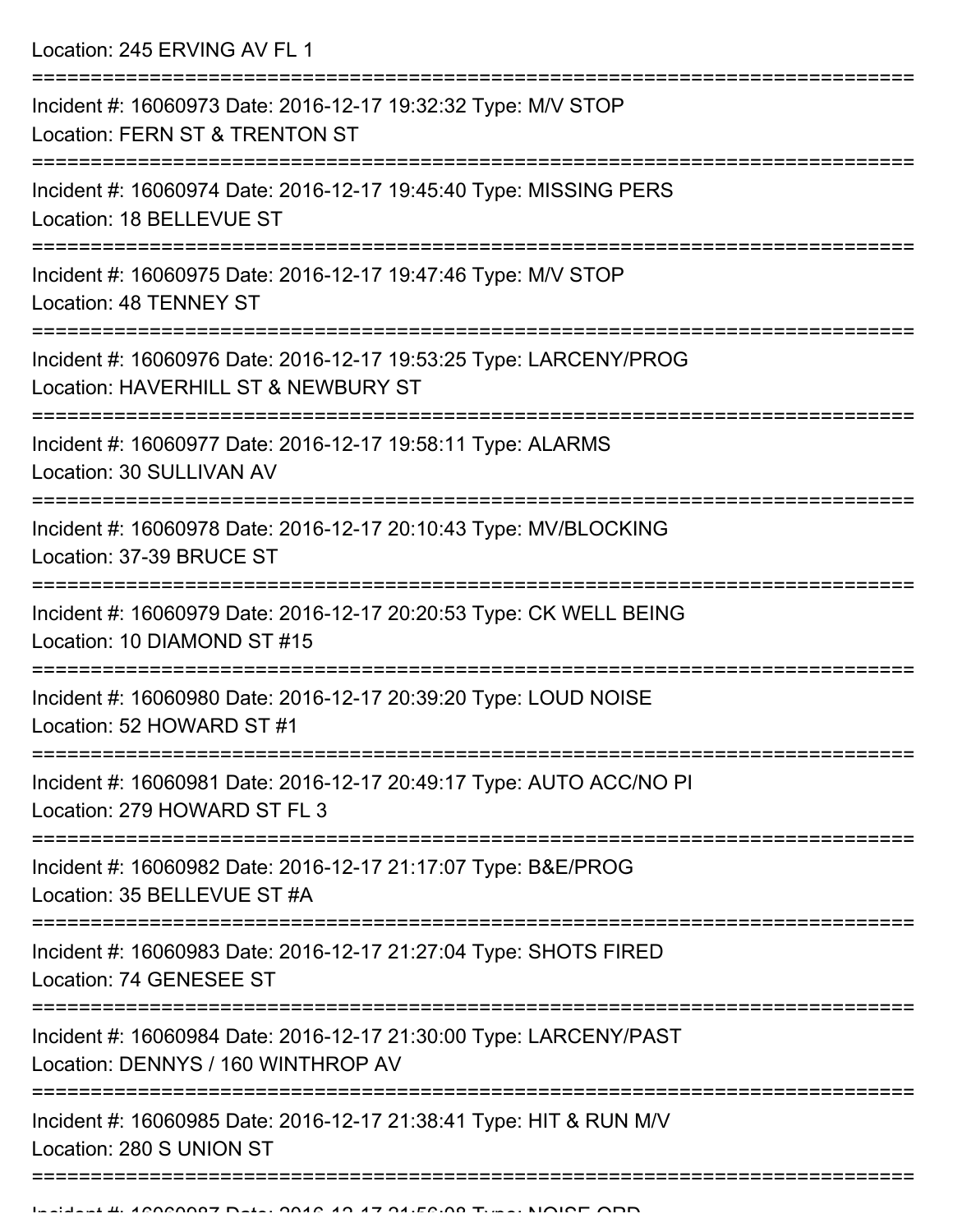| Location: 50 ISLAND ST #405 FL 4                                                                                                                            |
|-------------------------------------------------------------------------------------------------------------------------------------------------------------|
| Incident #: 16060986 Date: 2016-12-17 21:56:51 Type: DISTURBANCE<br>Location: 36 ATKINSON ST<br>=================================                           |
| Incident #: 16060988 Date: 2016-12-17 22:12:56 Type: AUTO ACC/NO PI<br>Location: CANAL ST & MARSTON ST<br>:======================                           |
| Incident #: 16060989 Date: 2016-12-17 22:32:28 Type: FIGHT<br>Location: LOWELL ST & WARREN ST                                                               |
| Incident #: 16060990 Date: 2016-12-17 23:04:22 Type: M/V STOP<br>Location: ALLEN ST & GENERAL ST                                                            |
| :=======================<br>Incident #: 16060991 Date: 2016-12-17 23:05:06 Type: NOISE ORD<br>Location: 120 BROOK ST                                        |
| Incident #: 16060992 Date: 2016-12-17 23:17:30 Type: M/V STOP<br>Location: BROADWAY & HAVERHILL ST                                                          |
| :=====================<br>==============================<br>Incident #: 16060993 Date: 2016-12-17 23:25:01 Type: LOUD NOISE<br>Location: 25 HANCOCK ST FL 2 |
| Incident #: 16060997 Date: 2016-12-17 23:29:06 Type: CK WELL BEING<br>Location: 550 BROADWAY                                                                |
| Incident #: 16060994 Date: 2016-12-17 23:29:30 Type: ALARM/BURG<br>Location: 608 S UNION ST                                                                 |
| Incident #: 16060995 Date: 2016-12-17 23:30:12 Type: KEEP PEACE<br>Location: 10 LYNCH ST                                                                    |
| Incident #: 16060996 Date: 2016-12-17 23:32:00 Type: NOISE ORD<br>Location: 245 ERVING AV                                                                   |
| Incident #: 16060998 Date: 2016-12-17 23:42:06 Type: STOL/MV/PAS<br>Location: 297 LOWELL ST                                                                 |
| Incident #: 16060999 Date: 2016-12-17 23:45:00 Type: M/V STOP<br>Location: HAVERHILL ST & JACKSON ST                                                        |
| $Incident #: 40064000 \text{ Doto}$ ; 2016.12.17.22:54:06 Tupe: MALCTOD                                                                                     |

Incident #: 16061000 Date: 2016-12-17 23:51:06 Type: M/V STOP